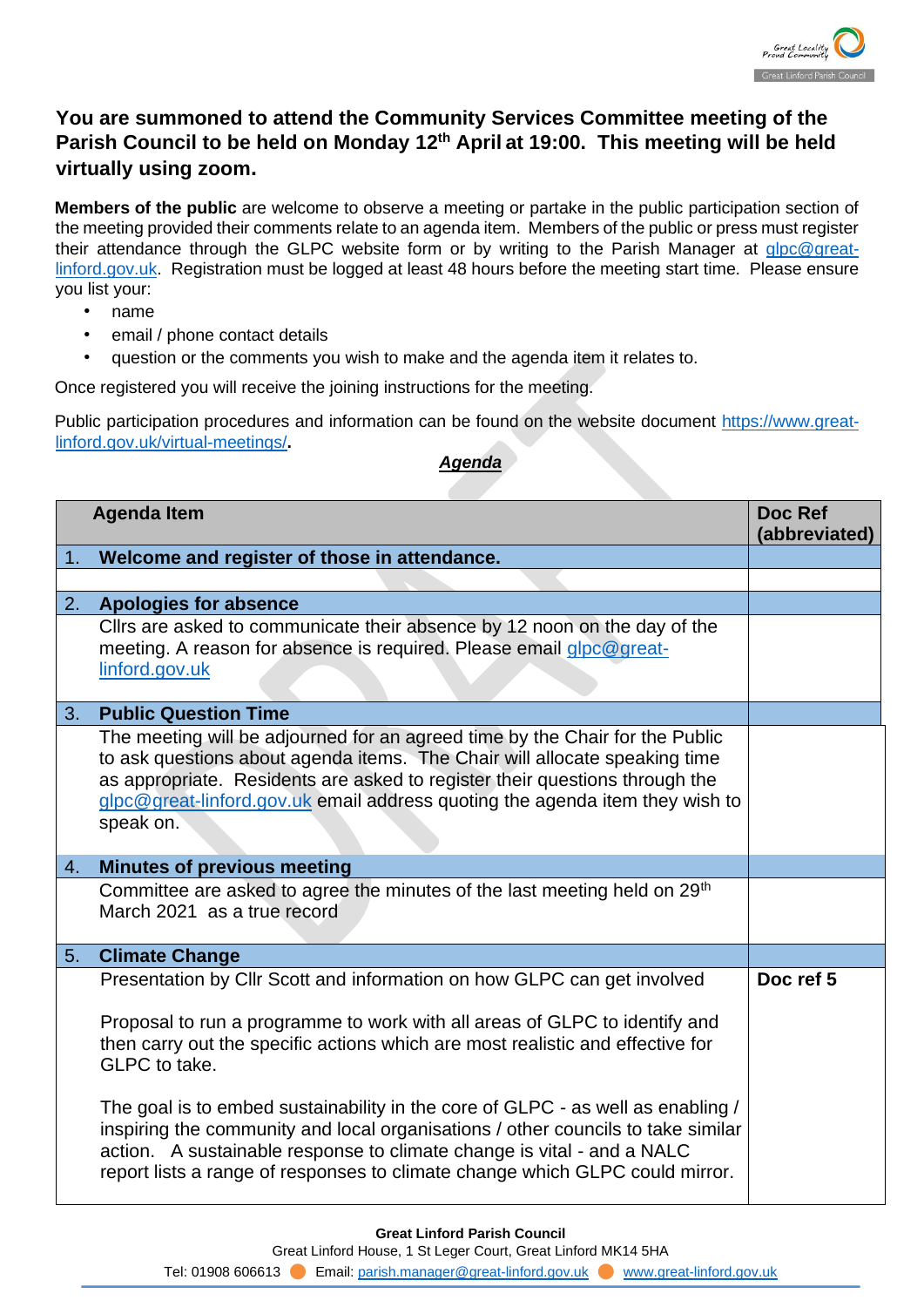

|                                                                                                                                                                                                                                                                                                                                                                                                                      | Great Linford Parish Counci |
|----------------------------------------------------------------------------------------------------------------------------------------------------------------------------------------------------------------------------------------------------------------------------------------------------------------------------------------------------------------------------------------------------------------------|-----------------------------|
| 6.<br>Dog waste bin Implementation                                                                                                                                                                                                                                                                                                                                                                                   |                             |
| Update on implementation plan and the next steps. The working group<br>provides an implementation plan for information.                                                                                                                                                                                                                                                                                              | Doc ref 6a<br>and 6b        |
| Workplan<br>7.                                                                                                                                                                                                                                                                                                                                                                                                       |                             |
| 7.1. A list of all the CSC projects are provided. Detailing the projects previously<br>agreed, Cllr responsibility and next steps required.<br>7.2. Members are asked to clarify if there are any other Cllrs who wish to Lead<br>or be involved in any other projects.                                                                                                                                              | Doc Ref 7                   |
| <b>Citizens Advice Bureau</b><br>8.                                                                                                                                                                                                                                                                                                                                                                                  |                             |
| Update – CAB's Director Ben Thomas will attend the June CSC Meeting for<br>discussion and questions on the Digital Service. Recommendation as per<br>agenda item 7.3 29 March 2021 deferred.                                                                                                                                                                                                                         |                             |
| <b>Communications Working Group (CWG)</b><br>9.                                                                                                                                                                                                                                                                                                                                                                      |                             |
| Communications is an integral part of GLPC it allows us a two-way<br>communication with residents. Previously communications managed by a<br>Lead Cllr and the office team. It is recommended that a small CWG is set up<br>to complete the communication objectives as defined within this committee's<br>remit and to support the Council as a whole.                                                              |                             |
| Clirs are asked to nominate themselves for membership of this group, to<br>agree its terms of reference and the action plan for this year.                                                                                                                                                                                                                                                                           |                             |
| It is recommended that CSC agrees that GLPC should produce a NBNE<br>magazine for the summer period to add to the social media communications<br>that GLPC is involved in and thus target/engage with a wider, non-social<br>media using audience. The budget is available within cost centre for<br>communications.                                                                                                 |                             |
| 10. Dragon Sculpture                                                                                                                                                                                                                                                                                                                                                                                                 |                             |
| Following investigations on the wear & tear on the Dragon and<br>conversation with the MKC Play Officer, it is recommended that durable<br>paint and a sealant is used. This small project can be carried out by<br>volunteers and the Community Payback Team. The alternative of fencing<br>off the dragon is not agreeable to MKC.<br>Cost of this will be taken from Community Programme Budget, this will be the |                             |
| cost of the paint, sealant and brushes, estimated £80.                                                                                                                                                                                                                                                                                                                                                               |                             |
| 11. Community Larder                                                                                                                                                                                                                                                                                                                                                                                                 |                             |
| Some smaller parishes have asked if GLPC would consider allowing their<br>residents to join the GLPC Larder and that they would then contribute to<br>the cost.                                                                                                                                                                                                                                                      | Doc ref 11                  |
| The benefits are an increased partnership across the MK Borough for us<br>and other parishes, an increased opportunity for residents and<br>organisations to extend the environmental opportunity to reduce waste.                                                                                                                                                                                                   |                             |